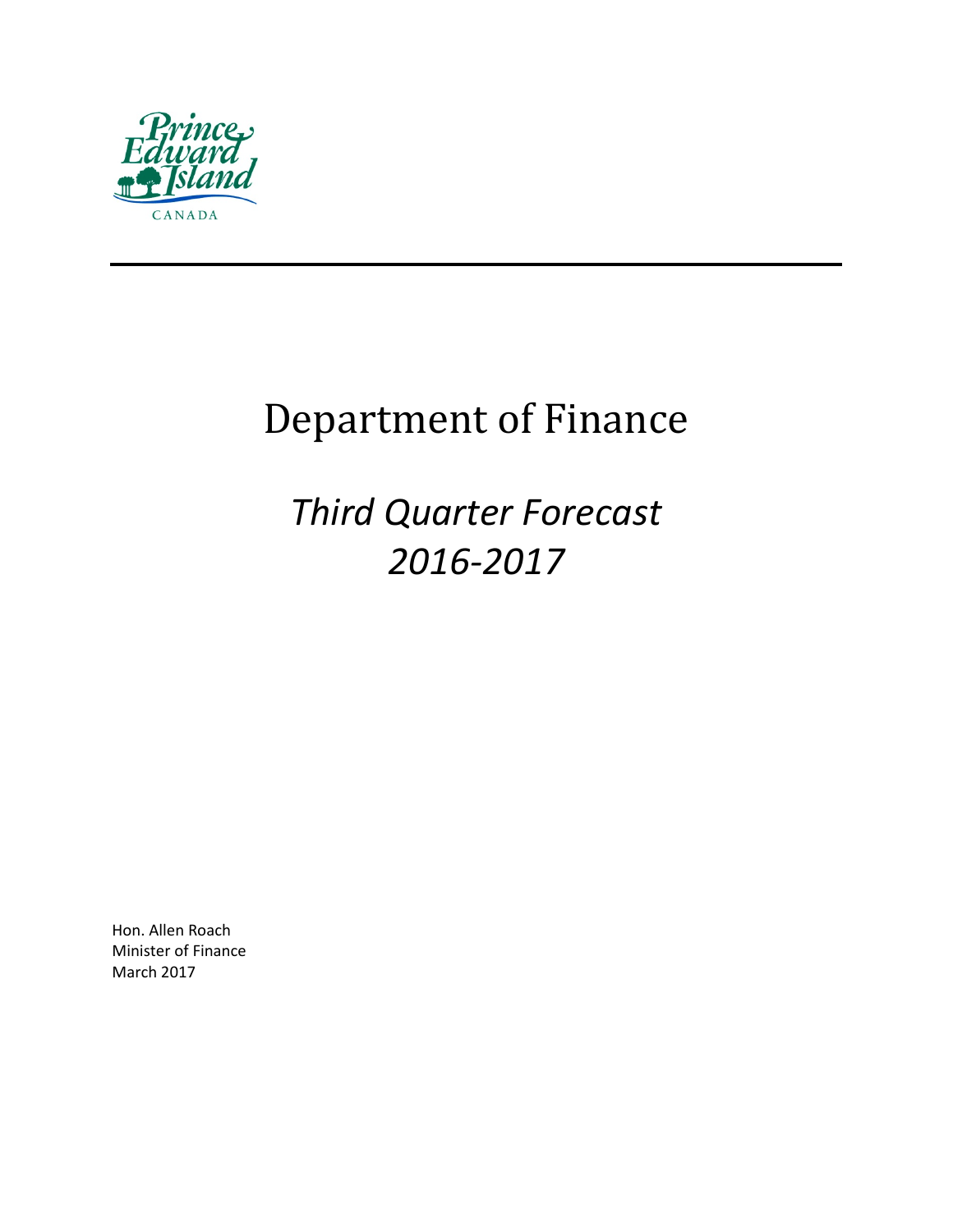## **2016-2017 Fiscal Update**

### **Third Quarter Forecast**

The Third Quarter Forecast indicates that the Deficit is expected to be \$17.9 million, an \$8.3 million increase to the Budgeted Deficit of \$9.6M. The higher deficit is a result of reductions in the harmonized sales tax revenue offset by increases in personal and corporate income tax, Federal Disaster Relief Funding and surpluses of Crown Corporations, which were offset by expenditure increases in:

#### **Economic Development and Tourism**

Increases in tax rebates of \$3.9 million. These rebates reflect higher taxes paid by businesses in the Aerospace and Food Manufacturing sectors.

#### **Family and Human Services**

The \$6.2 million over-expenditure is a result of higher payments for Disability Support and Social Assistance, as well as increased demand for Child and Family Services programs.

#### **Health PEI**

The increase in health costs of \$16.2 million are primarily as a result of increased expenditures for in-province medical services, out-of-province health services and high-cost drugs.

#### **Transportation, Infrastructure and Energy**

The total increase in expenditures is \$6.9 million; \$1.8 million of the increase is a result of increases in infrastructure programs partially offset by an increase in revenue of \$1.2 million. Additional expenditures will also be incurred for winter contracts of \$2.2 million and purchases of land and buildings.

#### **Workforce and Advanced Learning**

The \$6.9 million over expenditure in Labour Market Agreement Funds is offset by a corresponding increase in revenue of \$5.9 million.

#### **Legislative Assembly**

The \$154,900 over-expenditure was a result of increased spending on the Plebiscite on Democratic Reform and the review undertaken by the Electoral Boundaries Commission.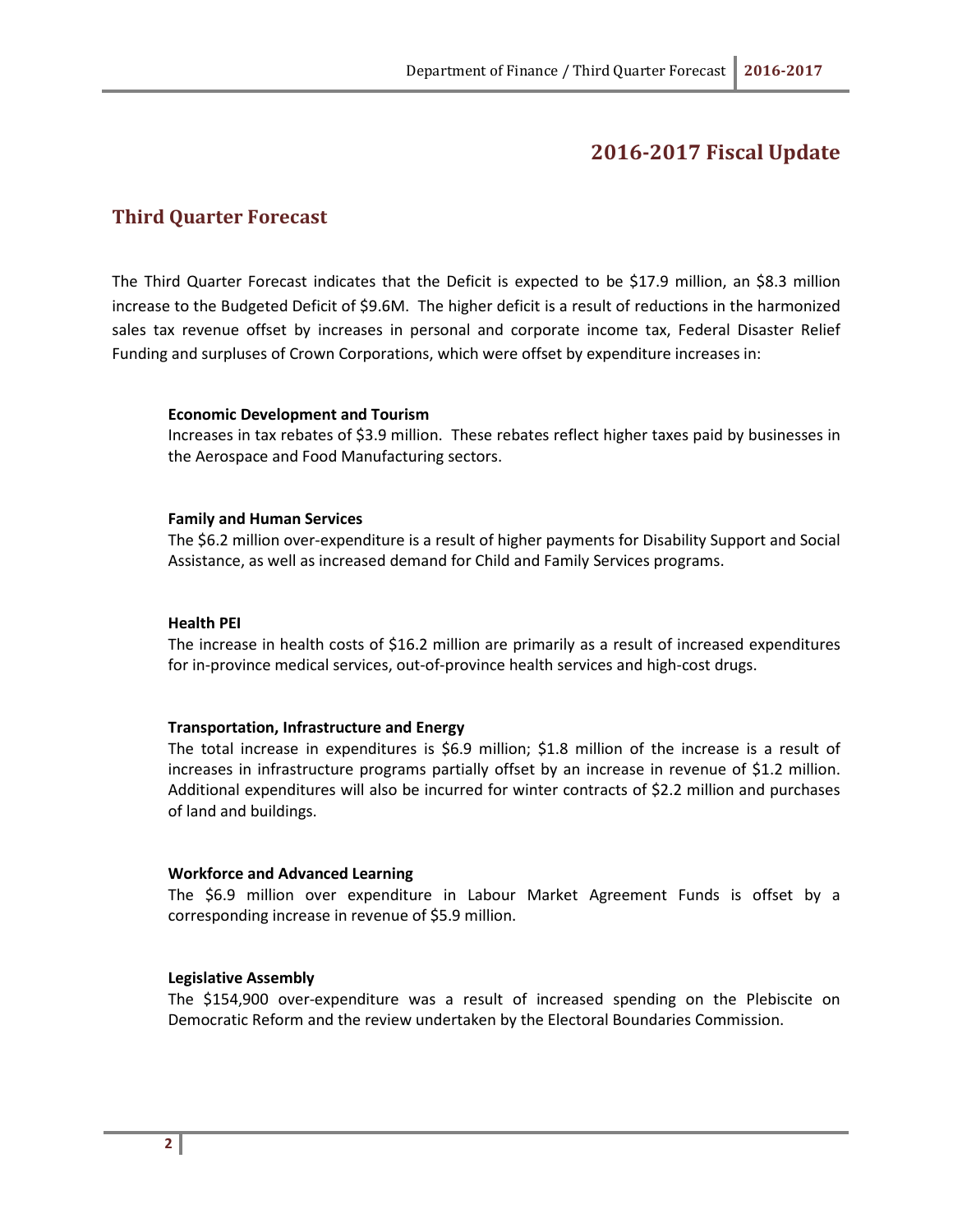# **BUDGET SUMMARY**

|                                          | 2016-2017<br><b>Budget</b><br><b>Estimate</b> | 2016-2017<br>3rd Quarter<br><b>Forecast</b> | 2016-2017<br><b>Revised</b><br><b>Budget</b> |
|------------------------------------------|-----------------------------------------------|---------------------------------------------|----------------------------------------------|
|                                          | \$                                            | \$                                          | \$                                           |
| <b>REVENUE</b>                           |                                               |                                             |                                              |
|                                          | 987,464,300                                   | (16,746,000)                                | 970,718,300                                  |
|                                          | 657,939,800                                   | 16,753,100                                  | 674,692,900                                  |
|                                          | 54,188,500                                    | 22,200,100                                  | 76,388,600                                   |
|                                          | 10,649,900                                    | 261,600                                     | 10,911,500                                   |
|                                          | 1,710,242,500                                 | 22,468,800                                  | 1,732,711,300                                |
| <b>PROGRAM EXPENDITURES</b>              |                                               |                                             |                                              |
|                                          | 1,524,522,800                                 | 30,876,000                                  | 1,555,398,800                                |
| SURPLUS BEFORE INTEREST AND AMORTIZATION | 185,719,700                                   | (8,407,200)                                 | 177,312,500                                  |
| <b>INTEREST AND AMORTIZATION</b>         |                                               |                                             |                                              |
|                                          | 126,698,100                                   | (2,808,100)                                 | 123,890,000                                  |
|                                          | 68,600,700                                    | 2,724,900                                   | 71,325,600                                   |
|                                          | 195,298,800                                   | (83,200)                                    | 195,215,600                                  |
|                                          | (9,579,100)                                   | (8,324,000)                                 | (17,903,100)                                 |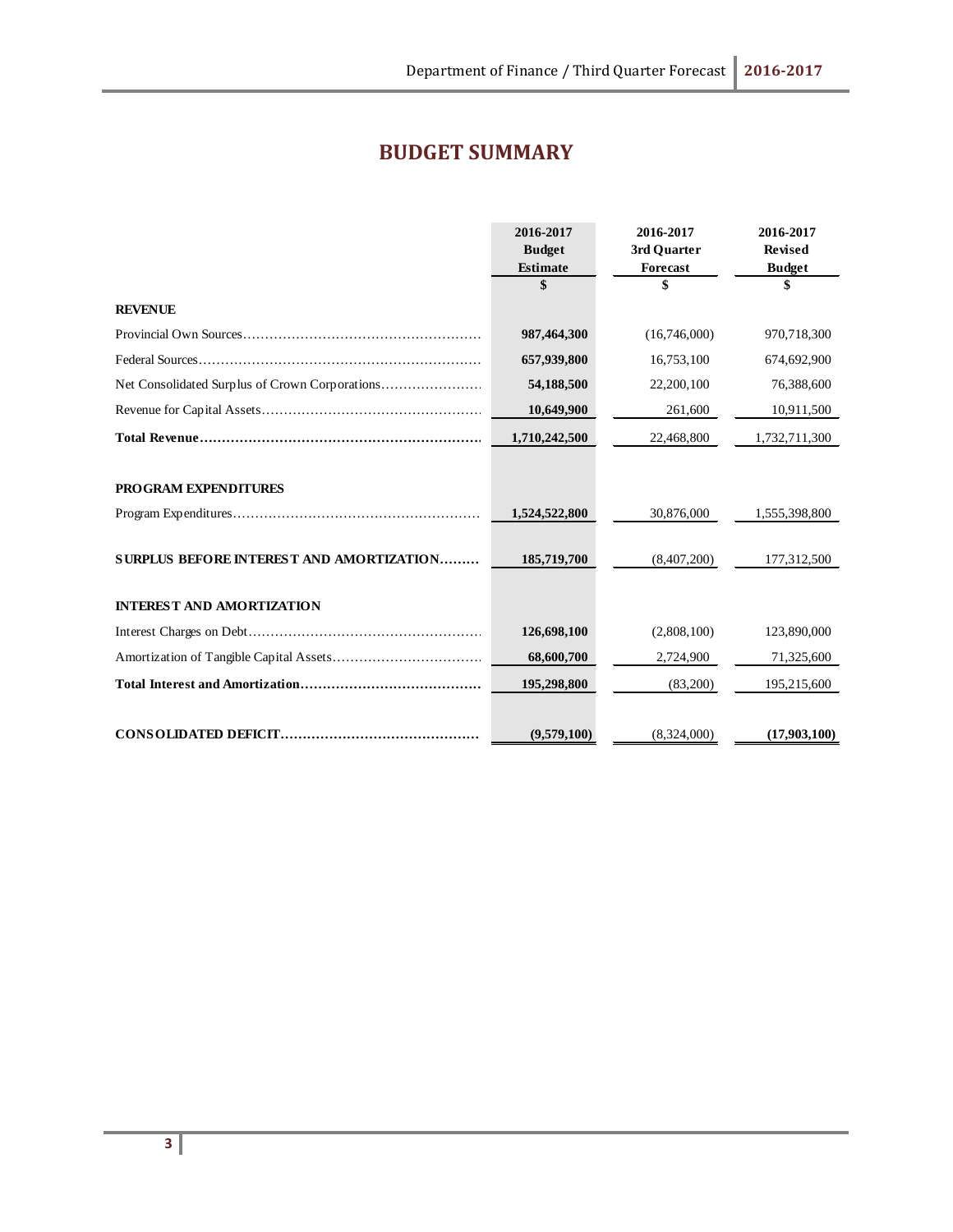# **REVENUE SUMMARY BY DEPARTMENT**

|                                         | 2016-2017<br><b>Budget</b><br><b>Estimate</b> | 2016-2017<br>3rd Quarter<br>Forecast | 2016-2017<br><b>Revised</b><br><b>Budget</b> |
|-----------------------------------------|-----------------------------------------------|--------------------------------------|----------------------------------------------|
|                                         | \$                                            | \$                                   | \$                                           |
| <b>CURRENT REVENUE</b>                  |                                               |                                      |                                              |
|                                         | 6,692,700                                     | 42,800                               | 6,735,500                                    |
|                                         | 4,764,500                                     | (200,000)                            | 4,564,500                                    |
|                                         | 134,200                                       |                                      | 134,200                                      |
|                                         | 5,926,000                                     |                                      | 5,926,000                                    |
|                                         | 420,400                                       |                                      | 420,400                                      |
|                                         | 12,534,500                                    | 120,300                              | 12,654,800                                   |
|                                         | 1,503,134,900                                 | (13,067,100)                         | 1,490,067,800                                |
|                                         | 1,313,700                                     | (263, 400)                           | 1,050,300                                    |
|                                         | 39,353,800                                    | 7,050,000                            | 46,403,800                                   |
|                                         | 37,684,000                                    | 446,000                              | 38,130,000                                   |
|                                         | 32,797,700                                    | 5,877,200                            | 38,674,900                                   |
|                                         | 647,700                                       | 1,300                                | 649,000                                      |
|                                         | 1,645,404,100                                 | 7,100                                | 1,645,411,200                                |
|                                         | 54,188,500                                    | 22,200,100                           | 76,388,600                                   |
|                                         | 1,699,592,600                                 | 22,207,200                           | 1,721,799,800                                |
| <b>REVENUE FOR CAPITAL ASSETS</b>       |                                               |                                      |                                              |
|                                         | 2,500,000                                     |                                      | 2,500,000                                    |
|                                         | 3,424,900                                     | 261,600                              | 3,686,500                                    |
|                                         | 4,725,000                                     |                                      | 4,725,000                                    |
| <b>TOTAL REVENUE FOR CAPITAL ASSETS</b> | 10,649,900                                    | 261,600                              | 10,911,500                                   |
|                                         | 1,710,242,500                                 | 22,468,800                           | 1,732,711,300                                |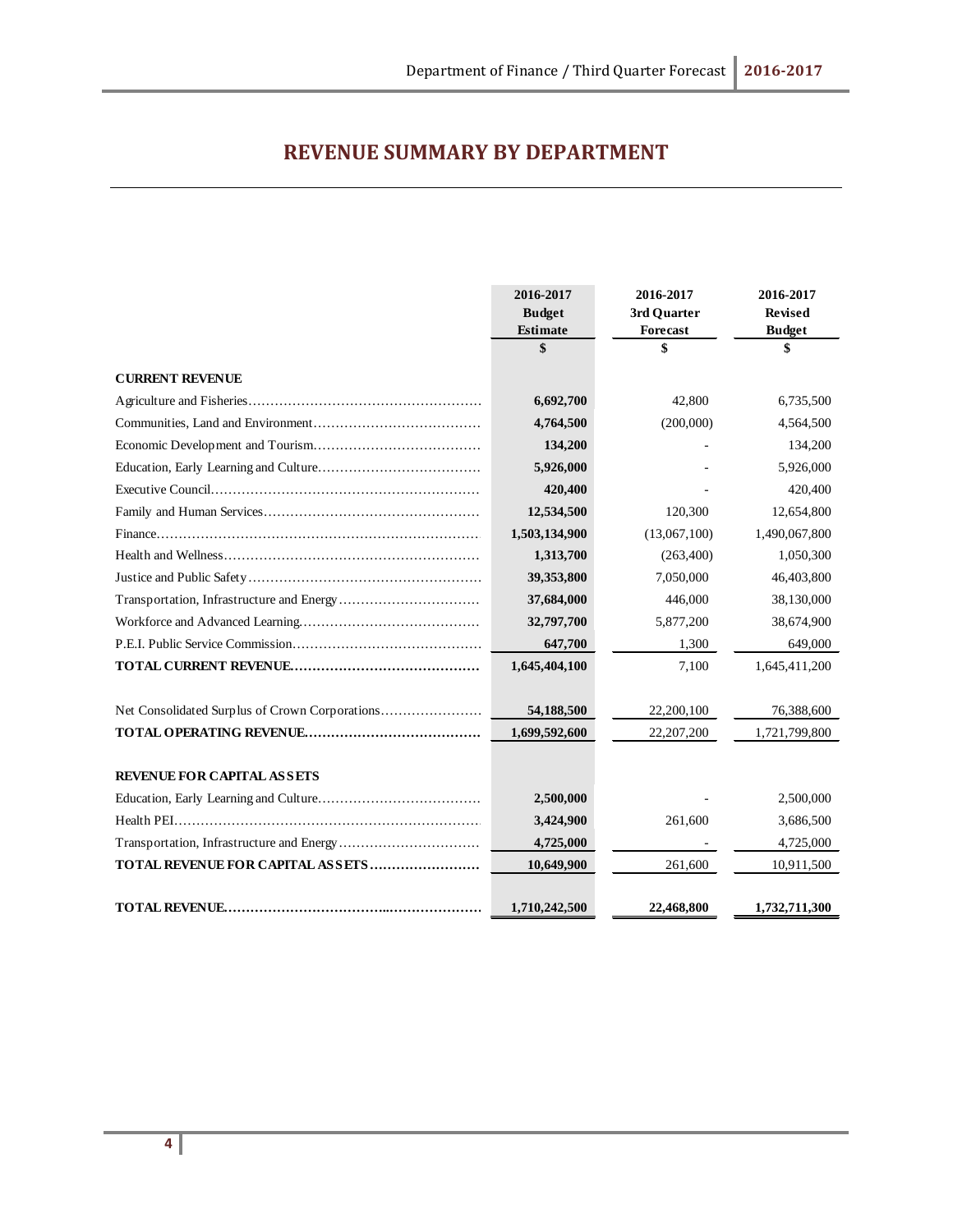## **EXPENDITURE SUMMARY BY DEPARTMENT**

|                | 2016-2017<br><b>Budget</b><br><b>Estimate</b> | 2016-2017<br>3rd Quarter<br>Forecast | 2016-2017<br><b>Revised</b><br><b>Budget</b> |
|----------------|-----------------------------------------------|--------------------------------------|----------------------------------------------|
|                | \$                                            | \$                                   | \$                                           |
| <b>CURRENT</b> |                                               |                                      |                                              |
|                | 32,965,200                                    | (1,119,200)                          | 31,846,000                                   |
|                | 20,728,600                                    | 100,000                              | 20,828,600                                   |
|                | 1,137,800                                     | (100,000)                            | 1,037,800                                    |
|                | 32,203,100                                    | 3,867,400                            | 36,070,500                                   |
|                | 13,609,100                                    |                                      | 13,609,100                                   |
|                | 250,979,300                                   |                                      | 250,979,300                                  |
|                | 1,200,300                                     |                                      | 1,200,300                                    |
|                | 7,244,300                                     | (371,800)                            | 6,872,500                                    |
|                | 96,808,400                                    | 6,226,100                            | 103,034,500                                  |
|                | 73,852,200                                    | (1,916,700)                          | 71,935,500                                   |
|                | 188,400                                       |                                      | 188,400                                      |
|                | 60,138,400                                    | (2,347,300)                          | 57,791,100                                   |
|                | 10,300,000                                    | (1,193,000)                          | 9,107,000                                    |
|                | 12,547,600                                    | (744,100)                            | 11,803,500                                   |
|                | 604,664,100                                   | 16,198,100                           | 620,862,200                                  |
|                | 52,541,700                                    | 425,000                              | 52,966,700                                   |
|                | 111,688,600                                   | 4,903,400                            | 116,592,000                                  |
|                | 438,600                                       |                                      | 438,600                                      |
|                | 120,690,000                                   | 6,877,200                            | 127,567,200                                  |
|                | 5,231,500                                     |                                      | 5,231,500                                    |
|                | 2,028,800                                     |                                      | 2,028,800                                    |
|                | 5,992,100                                     | 154,900                              | 6,147,000                                    |
|                | 7,344,700                                     | (84,000)                             | 7,260,700                                    |
|                | 1,524,522,800                                 | 30,876,000                           | 1,555,398,800                                |
|                | 126,698,100                                   | (2,808,100)                          | 123,890,000                                  |
|                | 68,600,700                                    | 2,724,900                            | 71,325,600                                   |
|                | 1,719,821,600                                 | 30,792,800                           | 1,750,614,400                                |